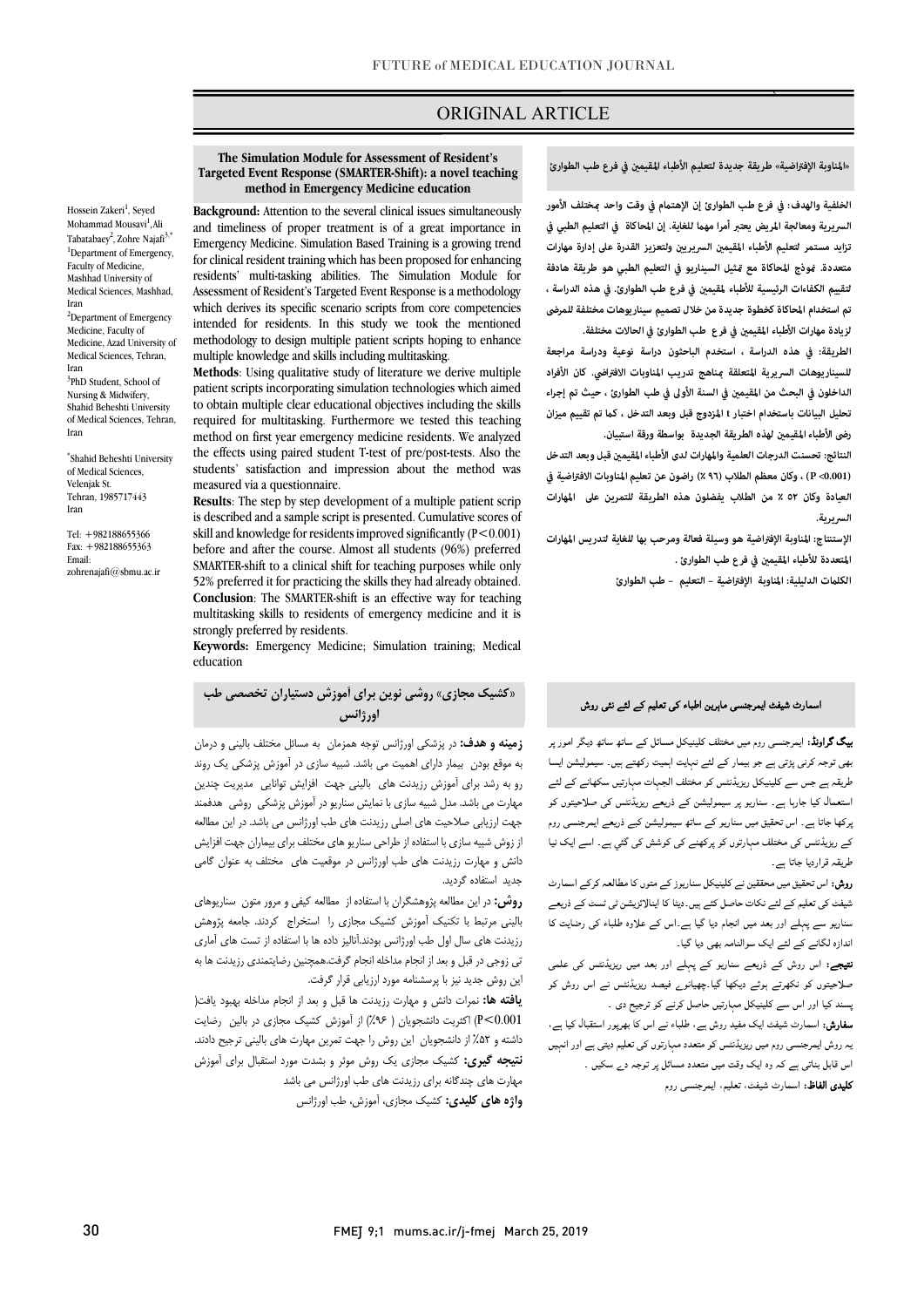### **INTRODUCTION**

One of the most fundamental approaches in medical education is rooted in Halsted's statement "See One, Do One, Teach One". Although this emphasizes the clinical nature of medical education, it also raises concern about the quality of patient care in the educational setting (1). In recent years, this concern has grown. Simulation-based training (SBT) aims to reach a compromise between these two seemingly opposite goals (2-5). High-fidelity mannequin simulation provides medical students the opportunity for observation, evaluation, and feedback that may not occur in the clinical setting.

The Simulation Module for Assessment of Resident's Targeted Event Response "SMARTER" methodology which was first described in 2008 is an Event-based approach to training which has been customized for using in healthcare. Rosen showed the use of simulation in graduate medical education affords unique opportunities for increasing the quality of a resident's educational experiences (6).

Simulations are not only capable of reproducing the dynamic nature of real-world clinical experiences, but are also good news for those who blame education for poor and improper patient care (7). Some have even proposed a pedagogical framework which integrates simulation training into routine training of procedural skills for medical students (8). One approach in incorporating SBT into medicinal education is the SMARETR (simulation module for assessment of resident's targeted event response) methodology (9), which uses an eight-step algorithm starting from Accreditation council of graduate medicinal education (ACGME) core competencies and ending in creation of ascenario script (10- 12).

The SMARETR methodology provides a tool to guide learning experience and captures nearly all dynamic interactions in clinical interventions. In this process an ACGME core competency is selected (step one), based on which educational objectives are clarified (step two). Then a clinical context is chosen (step three) in which the Knowledge-Skill-Attitude (KSA) profile of good performance is defined (step four). Based on these, critical events (step five) and expected responses (step six) are designated and a measurement tool for the response is devised (step seven). In the last step all of the above are incorporated into a clinical scenario (step eight) (6). As one can see in step seven, the method can also be used as the base for education evaluation which is free of the limitations imposed by assessment at the bedside (6,13). Most of the available simulation technologies and most of the teaching processes that use simulation are designed to enhance procedural skills or at most, the management of a single patient, and thus lack the concept of multi-component problem solving (14-16). In emergency medicine (EM), on the other hand, the very feature of multiple task management is deemed valuable. Using prioritizing techniques and reordering what needs to be done, an EM specialist must be able to face repetitious intrusions or different interruptions which might happen simultaneously in order to manage different tasks at the same time (17,18). When first introduced to EM, even the advocates of SMARTER declared

 within one scenario is difficult, impractical, and even questioned its necessity (6). Consequently, when SMARTER methodology is used, each scenario mainly focuses on a specific competency. Instead, we believe while each specific manner in different dimensions simultaneously and under pressure is what separates a capable EM specialist from others. The fact that EM education has turned a blind eye to this issue means residents face additional stress and frustrations during performance quality (19). Moreover, residents need to try and observe expert clinicians, handling multiple cases, and learn both the accuracy and timeliness of ordered medications through direct observation within the clinical setting (20). The his/her own attitude towards a particular treatment and this may in turn lead to a variety of treatments and a lack of homogeneity and standardized approaches. that performance in EM is complex and covering its entirety competency is important, the ability to perform in a competent a real shift clinical experience which drastically reduces their problem with this approach is that each clinician may have

 However, it has been proposed that SBT has the potential to set of Knowledge Skill and Attitude (KSA) in the high-acuity multi-patient environment (21). In this study we describe and test the "SMARTER-Shift" as a teaching method in which several clinical scenarios based on the SMARTER approach competencies are demonstrated alongside the ability to multitask. compensate for this drawback and help build a well-defined are integrated to create a simulated setting in which several

 In this study we take that methodology one step further and use it to design multiple patient scripts hoping to enhance multiple knowledge and skills including multitasking.

## **METHODS**

 This was a mixed study composed of two distinct parts. First the development of multi-patient SMARTER scenarios rooted knowledge, skill and attitude within the selected field, alongside being able to demonstrate the ability to manage multiple patients simultaneously. Second a quantitative before and after study aiming to assess the ability of this in ACGME core competencies to cover major realms of method to achieve its teaching objectives.

# **Scenario development**

 The eight steps of SMARTER (previously discussed) were used to create five patient scenarios for each SMARTER-Shift (6).A ninth step was added in which each patient's different patients were integrated into a single timeline. This was done so that resident would benefit more than one proper step to take and prioritize between these tasks. Also after finishing one task, the resident may be expected to ability to task-switch was also demonstrated. A third possible situation was an unimportant interruption which needed to be deprioritized by the resident. Expected responses (step six) and measurement tools (step seven) pertinent to these leader resident in each simulated shift was responsible for coordination of other team members, another demonstrated and rated skill was the ability to manage a treatment team. introduction into the ED and also all the critical events of resume a task which he/she had left unfinished; therefore the new skills were also included in the assessment sheet. As the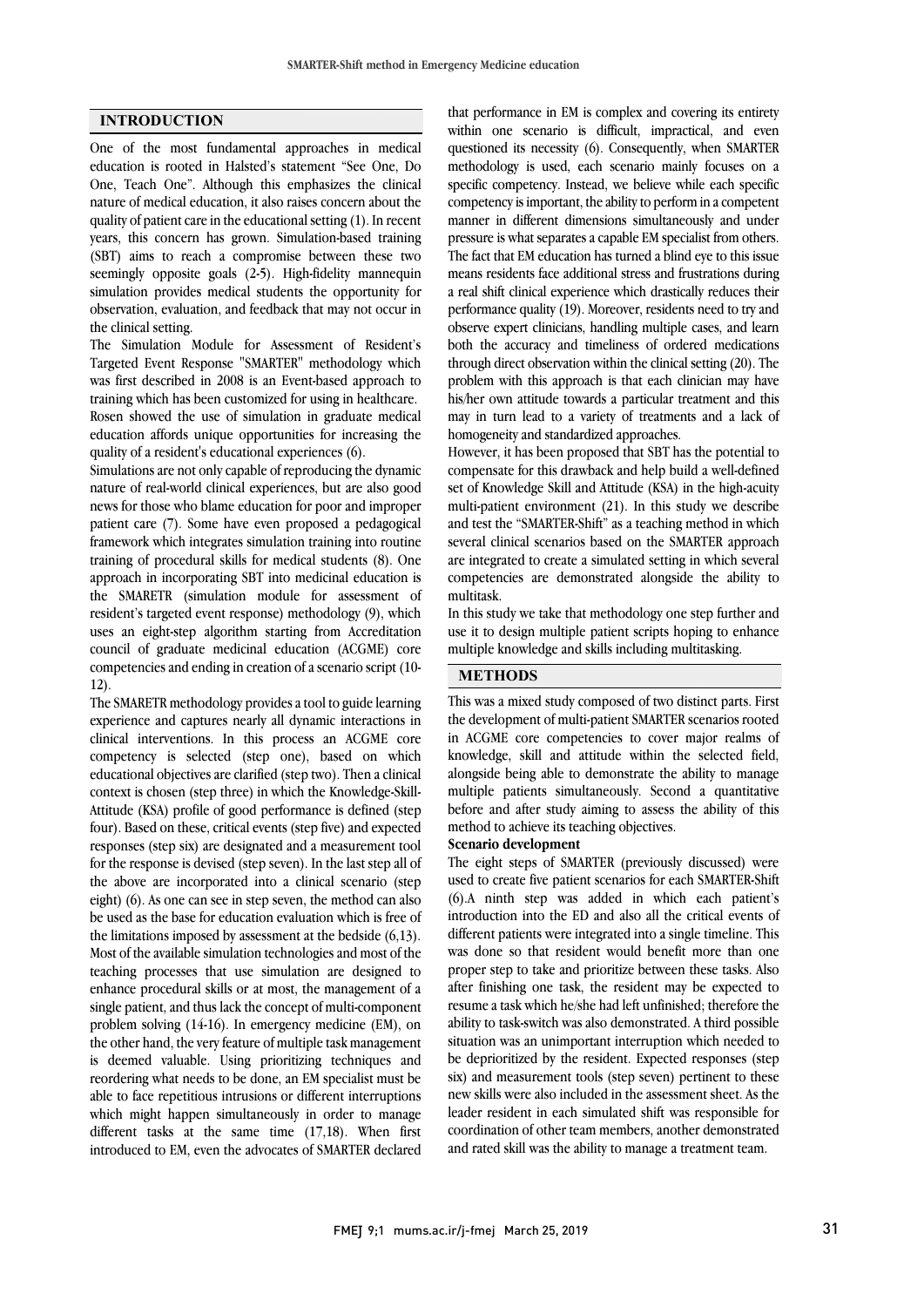### **Use of simulation technologies**

 Alongside the use of simulated case scenarios, simulation technologies where incorporated into cases to better teaching and assessment of resident skills. For this purpose five mannequins were available in each SMARTER-Shift. standard intubation mannequin, a rhythm and CPR simulation mannequin, a suturing mannequin, a pediatric intubation mannequin, a central line placement mannequin, a chest tube placement mannequin, basic airway ventilator, digital radiologic results, EKG strips, and/or an ultrasonography devise. The equipment was initially covered by sheets and each mannequin or apparatus was revealed on the specified time on the simulated shift timeline and residents were expected to assess, perform procedures, or Based on the context of the scenarios these included a management kit, a peripheral intravenous placement kit, a interpret data accordingly.

### **Data gathering and assessment of KSAs**

 The residents' knowledge and skills were assessed using pretest and posttests. Our pretest composed of a written evaluation of residents in our department on previous occasions in the related topic. Then the shift residents were asked to complete an anonymous questionnaire regarding their opinions on the use of SMARTER-Shifts as a teaching method and its ability to prepare them for a clinical chife and an OSCE exam both of which had been used for the clinical shift.

 In order to prevent the pretest acting as an educational vector, the posttest was delayed to 4 weeks after holding the simulated shift. The posttest again composed of both written

L

 covering the same domains but not the exact items covered on the pretest. In this study we aimed to evaluate the effects of the SMARTER-Shift on resident education, not as an assessment tool. But still assessment tools were devised as dichotomous checklists to help students realize their and OSCE examinations on the relevant topic with questions strengths and weaknesses during debriefing.

### **Statistical Analysis**

 The statistical software SPSS V21 was used for data analysis of the quantitative values. Student paired T-tests and standard deviations were used to analyze the pre/posttest  $\overline{a}$ scores.

l

 $\overline{1}$ 

## **RESULTS**

### **The SMARTER-Shift**

 A sample SMARTER-Shift is described in Table-1. The critical events have been designated specific times on the multiple scenario timeline. Each shift was conducted with the participation of five residents all in their first year of postgraduate studies. One resident was determined as the lead the other four students could also be assigned tasks by the lead physician as nurses or staff. The data pertaining to each patient was announced by the instructor on specified times. physician. The instructor acted as the confederate nurse while

 After a briefing of about 10 minutes the original scrip ran minutes. During this time the instructor filled out the evaluation sheet regarding KSA competency. The four assisting students were also asked to note every error which is different in opinion with the lead physician, or with questions. without interruption regardless of resident responses for 45

| Table 1. Sample SMARTER-Shift in the trauma ward |                                                                                                                                                                                |                                             |                                                                                                                                                                                                                     |                            |                  |                                                                                                                      |
|--------------------------------------------------|--------------------------------------------------------------------------------------------------------------------------------------------------------------------------------|---------------------------------------------|---------------------------------------------------------------------------------------------------------------------------------------------------------------------------------------------------------------------|----------------------------|------------------|----------------------------------------------------------------------------------------------------------------------|
| Core<br>competency                               | Learning<br><b>Objectives</b>                                                                                                                                                  | <b>Clinical</b><br>context                  | <b>KSAs</b>                                                                                                                                                                                                         | <b>Critical events</b>     | <b>Time</b>      | <b>Targeted</b><br>responses                                                                                         |
| Patient care                                     | Develop and carry<br>out patient<br>treatment plans<br>Perform<br>competently all<br>medical and<br>invasive procedures<br>considered<br>essential for the<br>area of practice | Initially stable<br>tension<br>pneumothorax | Proper performance of the<br>primary survey<br>Quick performance of a<br>secondary survey<br>Recognizing the<br>importance of frequent<br>evaluations in a multiple<br>trauma victim<br>Ordering the correct splint | Severe leg pain 0 min      |                  | Perform<br>primary survey<br>Order CXR and<br>proper X-rays<br>Splint leg                                            |
| Medical<br>knowledge                             | Know and apply<br>the basic and<br>clinically<br>supportive sciences<br>that are appropriate<br>to their discipline                                                            |                                             | Diagnosis of a<br>pneumothorax on<br>ultrasonography<br>Diagnosis of a tension<br>pneumothorax based on<br>clinical findings<br>Recognizing the most<br>critical patient<br>Switching task to this<br>patient       | Develops<br>Severe dyspnea | $15 \text{ min}$ | Oxygen therapy<br>Order<br>monitoring and<br>frequent vitals<br>Consider e-<br><b>FAST</b><br>Consider<br>Intubation |
|                                                  |                                                                                                                                                                                |                                             |                                                                                                                                                                                                                     | Develops<br>hypotension    | $20 \text{ min}$ | Needle<br>thoracostomy<br>Chest tube<br>placement                                                                    |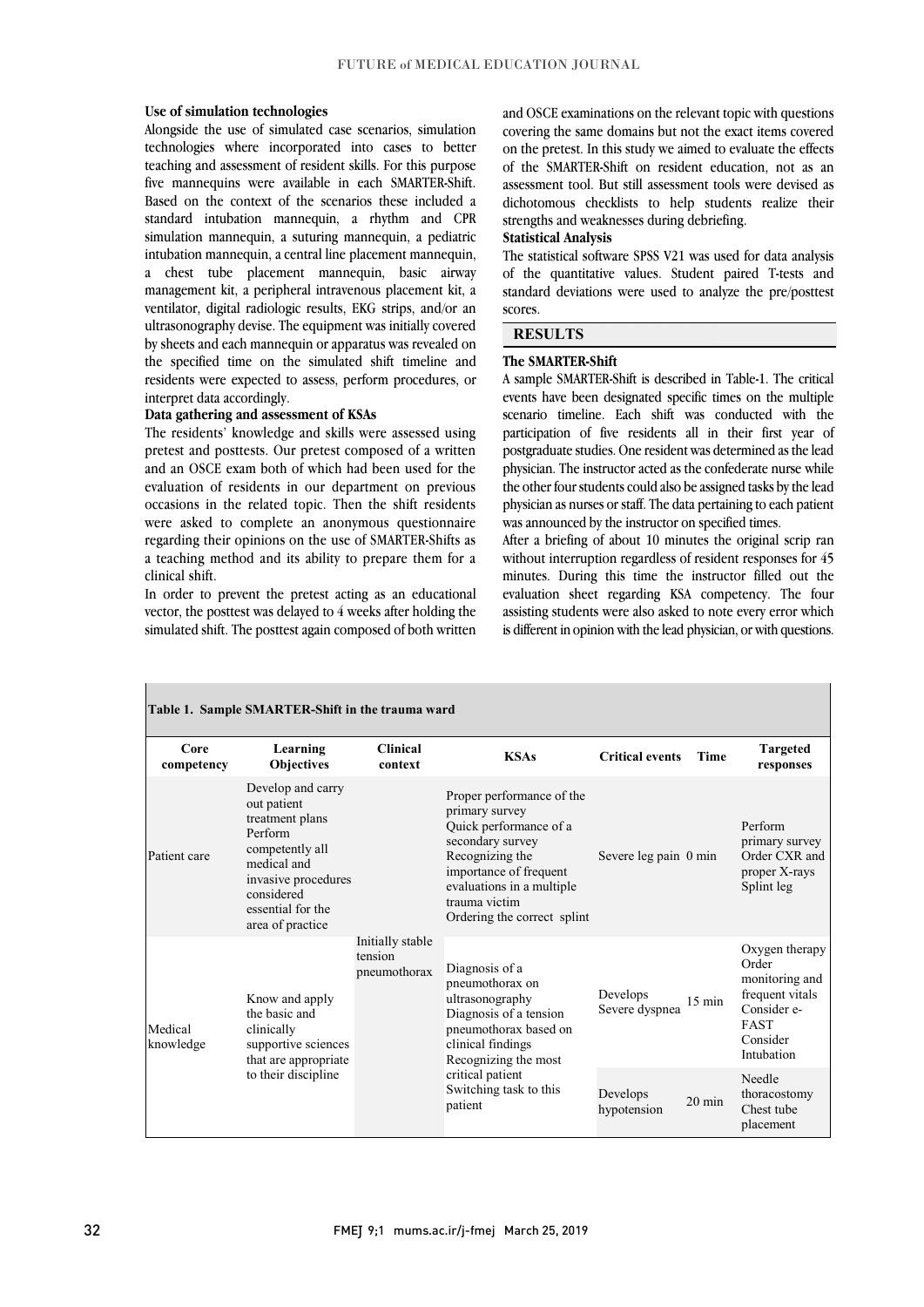| <b>Table 1. Continued</b>                                 |                                                                                                                                                                                                                                                                                                                      |                                                      |                                                                                                                                                                                                                           |                                                          |                  |                                                                                                                                                                                                |
|-----------------------------------------------------------|----------------------------------------------------------------------------------------------------------------------------------------------------------------------------------------------------------------------------------------------------------------------------------------------------------------------|------------------------------------------------------|---------------------------------------------------------------------------------------------------------------------------------------------------------------------------------------------------------------------------|----------------------------------------------------------|------------------|------------------------------------------------------------------------------------------------------------------------------------------------------------------------------------------------|
| Core<br>competency                                        | Learning<br>Objectives                                                                                                                                                                                                                                                                                               | <b>Clinical</b><br>context                           | <b>KSAs</b>                                                                                                                                                                                                               | <b>Critical events</b>                                   | Time             | <b>Targeted</b><br>responses                                                                                                                                                                   |
| Medical<br>knowledge                                      | Know and apply<br>the basic and<br>clinically<br>supportive sciences<br>that are appropriate<br>to their discipline                                                                                                                                                                                                  | Pediatric head<br>trauma and<br>airway<br>management | Ability to perform trauma<br>triage                                                                                                                                                                                       | Decreased<br>consciousness                               | $10 \text{ min}$ | Proper triage of<br>mother and child<br>Perform Primary<br>Survey<br>Calculate GCS and<br>decide to intubate                                                                                   |
|                                                           |                                                                                                                                                                                                                                                                                                                      |                                                      | Step by step execution of<br>RSI                                                                                                                                                                                          | Oral secretions                                          |                  | Attempts to open<br>airway and suction<br>secretions<br>Chose RSI for<br>intubation<br>Name the drugs<br>needed and<br>sequence<br>Intubate with<br>correct technique                          |
|                                                           |                                                                                                                                                                                                                                                                                                                      |                                                      | Recognition of rising ICP<br>and emergency treatment<br>Proper patient presentation develops<br>on consult                                                                                                                | Anisochoria                                              | $25 \text{ min}$ | Hyperventilate<br>Emergent<br>Neurosurgical<br>consult<br>Consider manitol<br>infusion                                                                                                         |
| Professionalism                                           | Demonstrate<br>respect,<br>compassion, and<br>integrity; a<br>responsiveness to<br>the needs of<br>patients and society<br>that supersedes<br>self-interest;<br>accountability to<br>patients, society,<br>and the profession;<br>and<br>a commitment to<br>excellence and<br>ongoing<br>professional<br>development |                                                      | Familiarity with proper<br>technique for bad news<br>delivery                                                                                                                                                             | Family arrives 42 min                                    |                  | Proper presentation<br>of bad news                                                                                                                                                             |
| Interpersonal and to lead team<br>communication<br>skills | Develop the ability<br>members in a<br>multiple patient<br>setting                                                                                                                                                                                                                                                   |                                                      | Leading team members to<br>care for the patient while<br>attending to the child                                                                                                                                           | Severe<br>abdominal pain                                 | $10 \text{ min}$ | Two large bore IV<br>lines<br>Order frequent<br>vitals<br>Perform e-FAST<br>$(fluid+)$                                                                                                         |
| Medical<br>knowledge                                      | Know and apply<br>the basic and<br>clinically<br>supportive sciences<br>that are appropriate<br>to their discipline                                                                                                                                                                                                  | bleeding                                             | Intra-abdominal Diagnosis of intra-<br>abdominal free fluid<br>Recognize indications for<br>emergent laparotomy of<br>trauma patient<br>Correct fluid resuscitation<br>Familiarity with treatment<br>of hemorrhagic shock | Tachycardia,<br>diaphoresis<br>hypotension<br>Failure to | $12 \text{ min}$ | Rapid fluid<br>therapy<br>Anticipate severe<br>bleeding by<br>demanding cross-<br>match<br><b>Emergent Surgical</b><br>consult<br>Consider<br>permissive<br>hypotension<br>Initiate O-negative |
|                                                           |                                                                                                                                                                                                                                                                                                                      |                                                      |                                                                                                                                                                                                                           | respond to fluid 32 min<br>bolus                         |                  | blood<br>Consider FFP in<br>$1:1$ ratio                                                                                                                                                        |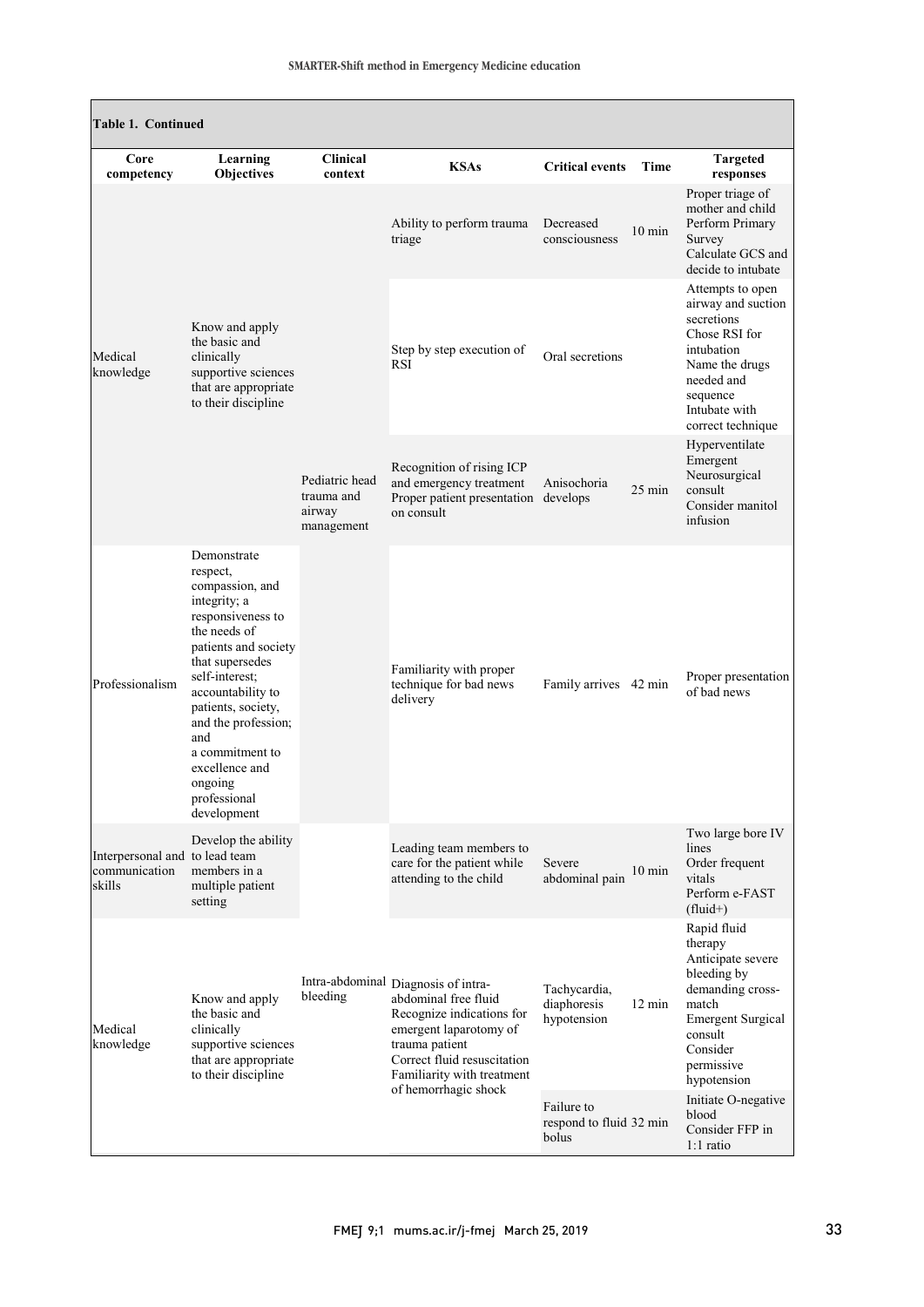| <b>Table 1. Continued</b>                            |                                                                                                                                                                                                                                                                                                                      |                                      |                                                                                                    |                                                        |                  |                                                                                                                     |
|------------------------------------------------------|----------------------------------------------------------------------------------------------------------------------------------------------------------------------------------------------------------------------------------------------------------------------------------------------------------------------|--------------------------------------|----------------------------------------------------------------------------------------------------|--------------------------------------------------------|------------------|---------------------------------------------------------------------------------------------------------------------|
| Core<br>competency                                   | Learning<br>Objectives                                                                                                                                                                                                                                                                                               | <b>Clinical</b><br>context           | <b>KSAs</b>                                                                                        | <b>Critical events</b>                                 | Time             | <b>Targeted</b><br>responses                                                                                        |
| Professionalism                                      | Demonstrate<br>respect,<br>compassion, and<br>integrity; a<br>responsiveness to<br>the needs of<br>patients and society<br>that supersedes<br>self-interest;<br>accountability to<br>patients, society,<br>and the profession;<br>and<br>a commitment to<br>excellence and<br>ongoing<br>professional<br>development | Intra-abdominal<br>bleeding          | Familiarity with proper<br>technique for bad news<br>delivery                                      | Family arrives 42 min                                  |                  | Proper presentation<br>of bad news                                                                                  |
| Patient care                                         | Develop and carry<br>out patient<br>treatment plans                                                                                                                                                                                                                                                                  | Recurrent<br>shoulder<br>dislocation | Recognition of most critical<br>case at hand<br>Attention to pain as a vital left shoulder<br>sign | Severe pain in                                         | $20 \text{ min}$ | Proper triage<br>between patient one<br>and four<br>Splinting<br>Proper pain relief                                 |
| Interpersonal and Develop<br>communication<br>skills | communication<br>skills                                                                                                                                                                                                                                                                                              |                                      | Reassurance                                                                                        | Demands<br>attention                                   | 30 min           | Communicate lack<br>of acuity or<br>designate someone<br>to do so                                                   |
| Medical<br>knowledge                                 | Know and apply<br>the basic and<br>clinically<br>supportive sciences<br>that are appropriate<br>to their discipline                                                                                                                                                                                                  |                                      | Ability to perform PSA<br>including drug dosage<br>Knowledge of reduction<br>techniques            | All stable                                             | $35 \text{ min}$ | Orders preparation<br>of procedural<br>sedation and<br>analgesia<br>Able to describe a<br>maneuver for<br>reduction |
| Medical<br>knowledge                                 | Know and apply<br>the basic and<br>clinically<br>supportive sciences<br>that are appropriate<br>to their discipline                                                                                                                                                                                                  | Severe external<br>hemorrhage        | Recognize methods of<br>external bleeding control                                                  | Severe scalp<br>bleeding                               | $30 \text{ min}$ | Direct pressure on<br>bleeding                                                                                      |
|                                                      |                                                                                                                                                                                                                                                                                                                      |                                      |                                                                                                    | Failure to<br>control, vitals<br>deteriorating         | $40 \text{ min}$ | Consider suturing<br>Consider topical<br>hemostatic<br>Initial<br>hemodynamic<br>support                            |
| Patient care                                         | Gather essential<br>and accurate<br>information about<br>their patients                                                                                                                                                                                                                                              |                                      | Importance of proper<br>information gathering in<br>trauma                                         | Announces<br>Warfarin use<br>(if not already<br>asked) | $40 \text{ min}$ | Asks about the<br>reason for warfarin<br>use<br>Only partial<br>correction with FFP<br>ordered<br>Considers consult |

During the shift, the lead resident was asked to document orders and progress notes as would be expected in an actual shift. Table-2 describes the presentation of each of the five simulated patients into the sample SMARTER-Shift described in Table-1.

After the shift and a 10 minute rest, an hour long debriefing session was held in which the strengths and weaknesses of the lead resident in responding to critical events, questions and opinions were discussed with the group. After that the same scenario script ran with a different lead physician, this time allowing for interruptions for questions by the instructor and aiding residents, real-time feedback, and clarifications upon request. The aiding residents were also given the chance to practice the included procedures. Overall each SMARTER-Shift lasted between 4 to 5 hours.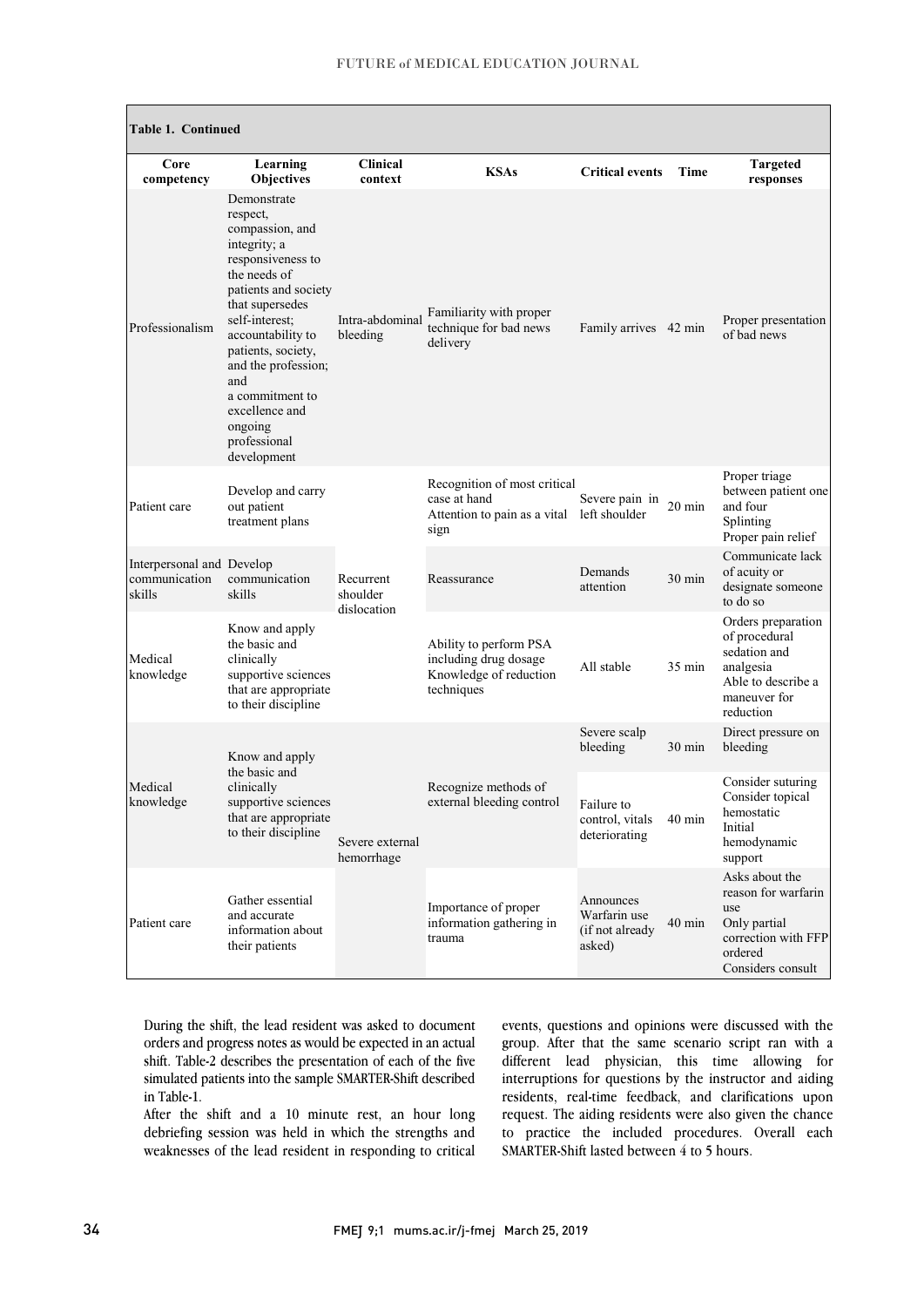|                 | Table 2. Final scenarios of SMARTER-Shift                                                                                                                                                                                                                                                               |                  |
|-----------------|---------------------------------------------------------------------------------------------------------------------------------------------------------------------------------------------------------------------------------------------------------------------------------------------------------|------------------|
| <b>Scenario</b> | <b>Initial description</b>                                                                                                                                                                                                                                                                              | <b>Timeline</b>  |
|                 | 27 year-old male motorist with multiple trauma, alert and oriented, stable vital signs, mild<br>respiratory distress, complaining of leg pain and deformity.                                                                                                                                            | $0 \text{ min}$  |
| 2,3             | 46 year-old woman with her five-year old girl brought by EMS after a pedestrian motor collision.<br>The mother is alert complaining of abdominal pain, $HR=128 RR=30$ , $BP=90/50$ and diaphoresis.<br>The child moans in response to pain and withdraws from pain. Parietal scalp hematoma is evident. | $10 \text{ min}$ |
| 4               | 53 year-old made walks in with severe pain and limitation of range of motion in left shoulder after<br>stretching. If asked he has a history of recurrent shoulder dislocations.                                                                                                                        | $20 \text{ min}$ |
|                 | 78 year-old female with a scalp laceration and severe bleeding after she strikes her head on the sharp<br>bottom edge of a kitchen cabinet. Vitals are stable. If asked the patient is on warfarin for a metallic<br>heart valve.                                                                       | $30 \text{ min}$ |

| Table 3. Mean and standard deviation of residents' scores before and after intervention |                     |           |                      |                                  |  |  |
|-----------------------------------------------------------------------------------------|---------------------|-----------|----------------------|----------------------------------|--|--|
|                                                                                         | <b>Participants</b> | Min score | Max score            | $Mean \pm Standard$<br>deviation |  |  |
| Pretest                                                                                 | 25                  | 4.5       | 12                   | $7.82 \pm 1.755$                 |  |  |
| Posttest                                                                                | 25                  | 6.5       | 14                   | $9.66 \pm 2.060$                 |  |  |
| Paired student T-test (pretest-posttest)                                                |                     |           | P value $\leq 0.001$ |                                  |  |  |

### **Quantitative analysis**

Presented findings are based on five SMARTER-Shifts that were held for residents of emergency medicine at Mashhad University of Medical Sciences during the summer 2016. In total, 25 residents participated in the study voluntarily. Most participants were male  $(n=19, 76%)$ . The mean age of participants was 32.93 (ranged 25-45). The students' cumulative scores for knowledge and skills improved significantly before and after the SMARTER-Shift  $(P < 0.001)$ . Overall satisfaction with the SMARTER-Shift as indicated on a ten-point visual analogue scale was  $9.96 \pm 0.20$ . Table-3 summarizes results of the pretest and posttests.

Most residents (96%) agreed that the SMARTER-Shift can boost their ability to think of multiple clinical issues simultaneously. Nearly all participants (96%) agreed that this method can speed up their management of critically ill patients during a clinical shift; while 84% of residents agreed that it can reduce their stress when faced with multiple patients during a real clinical shift. Moreover 84% agreed that the SMARTER-Shift can help them prioritize responsibilities and medical orders during a clinical shift. Also 88% of residents agreed the SMARTER-Shift was successful in transferring required knowledge for management of patients within the emergency department. As for clinical skills, 80% of residents believed the SMARTER-Shift was a more effective way to gain knowledge and learn clinical skills than a real clinical shift; but when they were asked which setting they find more effective for practicing the gained knowledge and skills only 52% of them believed the SMARTER-Shift was more effective and 48% still found a real clinical shift to be more effective when it comes to practicing previously acquired KSAs.

## **DISCUSSION**

In this study we describe a new educational method which aims to provide a comprehensive experience for residents of emergency medicine which closely resembles their experience in the clinical setting.

The step by step development of a multiple patient scrip is described and a sample script is presented. Cumulative scores of skill and knowledge for resident improved significantly  $(P<0.001)$  before and after the course. Almost all students (96%) preferred SMARTER-shift to a clinical shift for teaching purposes while only 52% preferred it for practicing the skills they had already obtained.

Evans and colleagues conducted a study "A Comprehensive, Simulation-Based Approach to Teaching Clinical Skills: The Medical Students' Perspective "in the year 2014. The results of the study showed that a simulation curriculum can enhance the ability to manage acute clinical problems and switch well to the clinical experience (3).

We call this method "The SMARTER-Shift". In this method we take advantage of previously described SMARTER methodology, and available simulation technologies to enhance resident experience in multiple knowledge and skill domains, while affecting their attitude hopefully and positively. Our results showed that the SMARTER-Shift, although time consuming, is effective in enhancing knowledge and skill proficiency and is rated highly successful in achieving all of its goals by residents. Also a score of 9.66 out of 10 is an impressive affirmation of participants' satisfaction.

The changing face of technology and new expectations from residency programs around the world demand for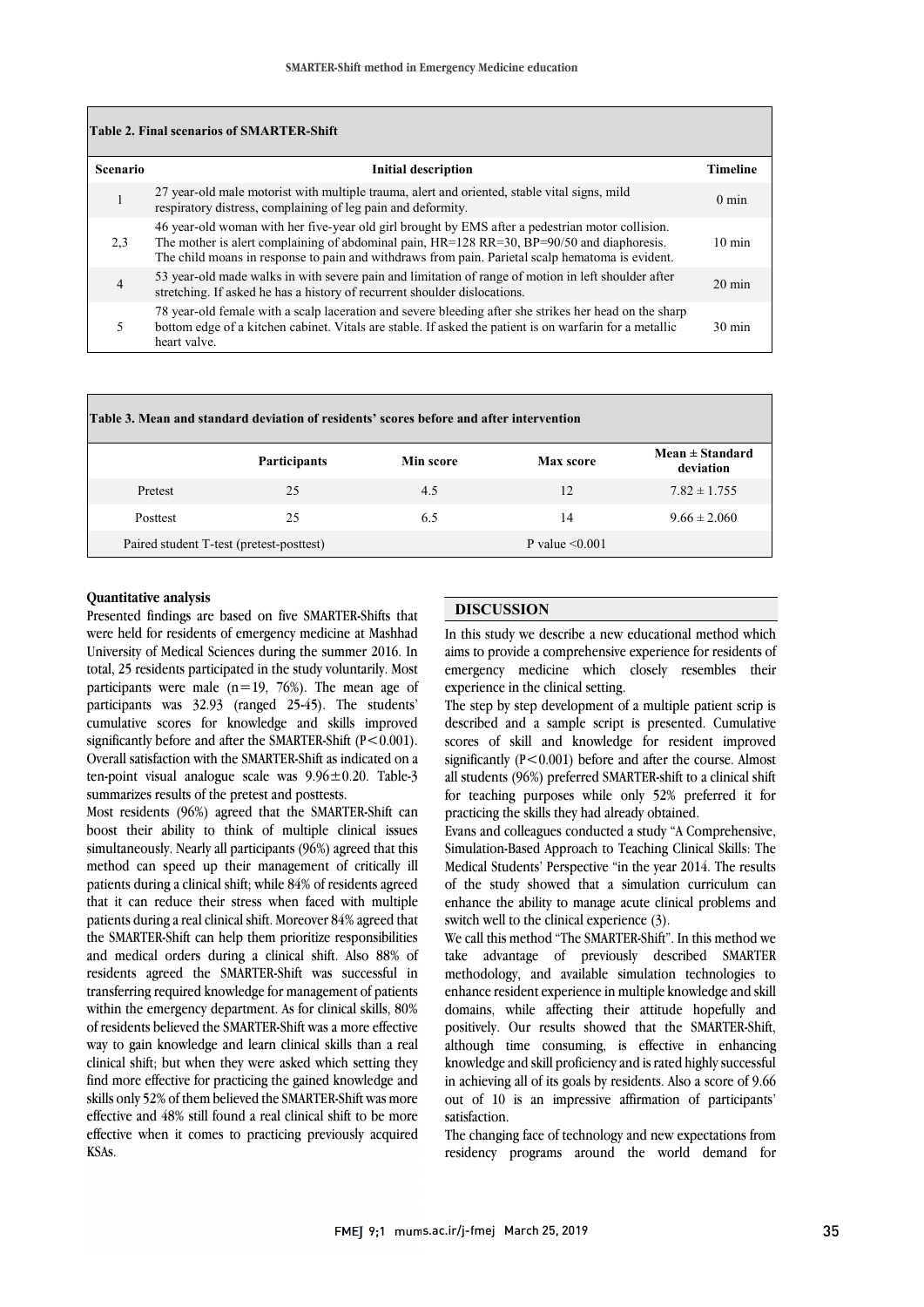development of new and more efficient methods of education. On one hand, the past two decades have seen the rise of simulation as a means of teaching and assessing physicians (22) through eliminating ethical concerns in order to rise clinical medical education (1). On the other hand, the core competencies defined by ACGME, which have been integrated into many residency training programs (12, 23), and are considered as corner stone of for broadening the medical education program.

The SMARTER methodology which was first described in 2008 is an Event-based approach to training which has been customized for use in healthcare (6,13).

Here we have updated the process by adding a ninth step. In this final step several patient scenarios are integrated into one scrip and create opportunities for residents to learn and display competency in multitasking and multiple patient care.

The ability to manage multiple patients simultaneously is a well-recognized characteristic of the Emergency Physician (EP) (18).There are several conscious and subconscious techniques that EPs use to achieve this responsibility. While real multi-tasking is rare, most EPs use task-switching, prioritizing, task-stacking, and willingness to welcome intrusions and interruptions, to do this (19). It has been suggested that failure to learn these skills is a contributing cause to EP stress, burnout, fatigue, and sleep deprivation. Currently most EM residency programs do not officially include the teaching of these skills, while EM certifying institutions test them (17,19). In our study, 84% of participants agreed that the SMARTER-shift was successful in reducing their stress in real life clinical shifts and the same number found it successful in transferring the required knowledge and skills to residents.

It appears that the most common method for residents to gain the skills of managing multiple patients simultaneously is through direct observation of their supervisors which entails many limitations. Although primitive, this is the method that most EPs have acquired these skills and its importance must not be overlooked. If performed in a timely, graceful manner by the faculty, this onsite learning experience can be invaluable (20). Another method for teaching multi-tasking skills is multidisciplinary team simulation with scenarios focusing on multitasking, and multiple patient care (20). This can be achieved alongside the use of SBT or as a roundtable with the participation of faculty members and other students (24). Obviously the latter requires one to employ imagination for a fuller experience.

With the expansion of simulation technology, multiple encounter simulation scenarios have also been proposed for this purpose.

These have been previously reported to create life-like educational settings for EM residents (21,24)but to our knowledge none have focused attention on teaching the skills of multitasking in the emergency department. Most literature have focused on alleviation of possible medical errors and improving team work. One review of SBT for trauma teams found that most of these studies have focused on the lower levels of education such as reaction, and learning, while fewer studies have looked at behavior and result levels. Yet, still improvement in knowledge, skill, and team work was generally significant in all levels after SBT (25). Here we have combined the benefits of SMARTER methodology with SBT and multiple case scenarios. Although we too assess the lower levels of education in a before and after design too, our findings are very promising and high satisfaction of residents is impressive.

Another point that must be emphasized is the importance of debriefing as part of SBT (20,21). It provides a situation in which the residents can learn from their mistakes and reflect on their errors without the concerns of medico-legal and ethical issues. In our study we designed preliminary dichotomous checklists which helped the instructor determine which responses were presented in a timely manner and which were not. This was the basis for a one hour debriefing session which followed the initial 45 minute shift.

Although in our study we used the SMARTER methodology which has been tailored to meet the educational needs and objectives of residents, we believe that our methods may be adjusted to serve as a teaching platform in other clinical fields as well. The satisfaction of nursing students with simulation based training has been described extensively (26-29). We believe that a similar methodology based on nursing competencies may be an important aid in teaching nursing students, especially those training for advanced education and more specific positions in the emergency department.

In this study we described and tested the SMARTER-shift, as a novel educational method for teaching the care of multiple patients. Our results showed that while this is a timeconsuming task the process is feasible and effective in improving knowledge and skills, with almost unanimous satisfaction amongst the residents taking part.

### **Ethical considerations**

Ethical issues (Including plagiarism, informed consent, misconduct, data fabrication and/or falsification, double publication and/or submission, redundancy, etc.) have been completely observed by the authors.

## **ACKNOWLEDGEMENT**

The authors would like to thank the interns who participated in their study.

### **Financial support**

This article is the result of a research project by Mashhad University of Medical Sciences with the code of 940313, sponsored by Mashhad University of Medical Sciences.

#### **Conflict of interest**

The authors declare that they have no competing interests.